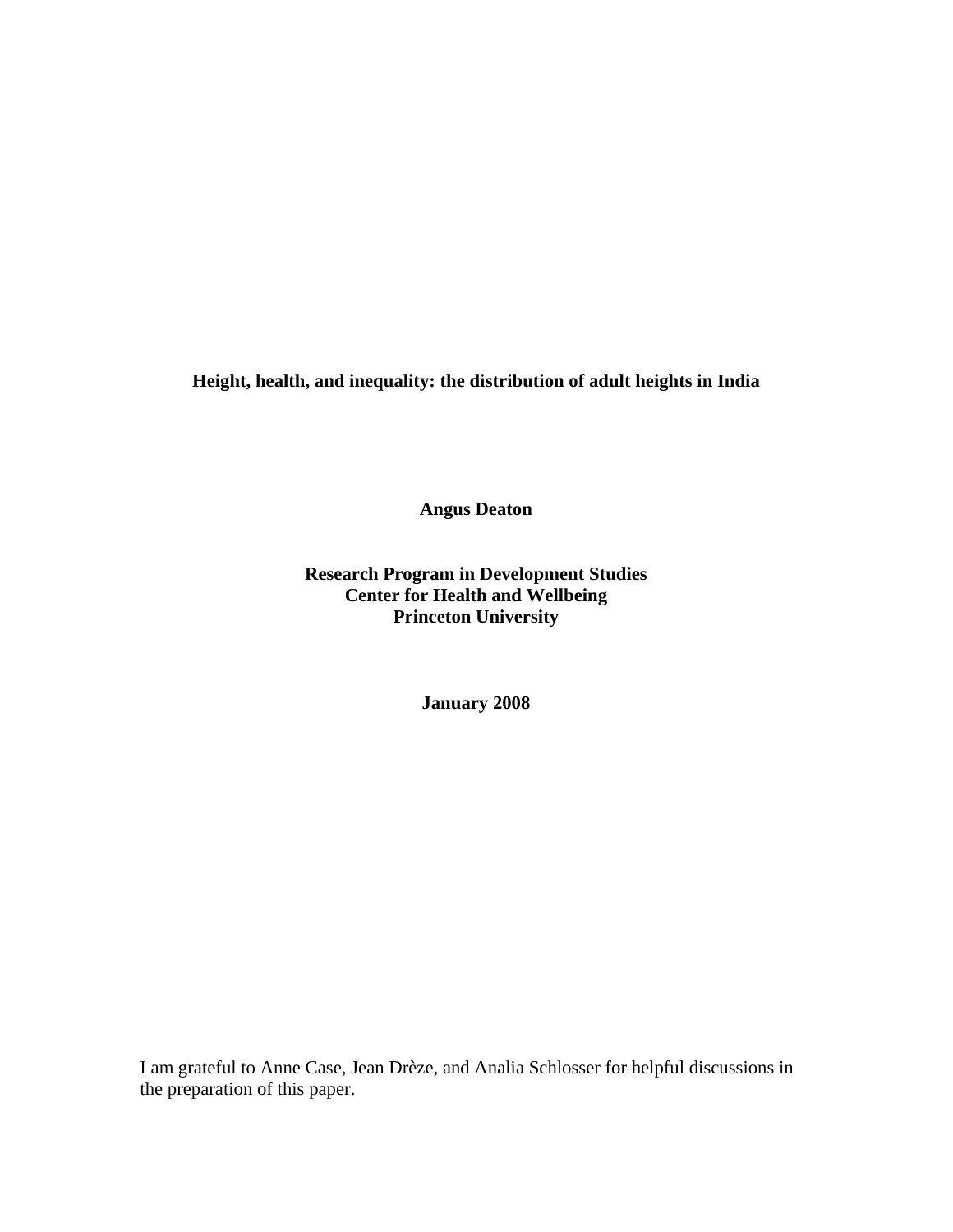This paper explores the relationship between adult heights and the distribution of income across populations of individuals. There is a long literature that examines the relationship between mean adult heights and living standards; if adult height is set by the balance between food intake and charges to disease in early childhood, it is informative about economic and epidemiological conditions in childhood. Because taller populations are better-off, more productive, and live longer, the relationship between childhood conditions and adult height has become an important focus in the study of the relationship between health and wealth. Here I follow one of the tributaries of this main stream. A relationship between income and height at the individual level has implications for the effects of income inequality on the distribution of heights. These relationships parallel, but are somewhat more concrete than, the various relationships between income inequality and health that have been discussed—and largely discredited—in the economic and epidemiological literatures, Wilkinson (1996), Deaton (2003), Lynch et al (2004).

 If height is an increasing but concave function of income, average height will be negatively related to income inequality, Steckel (1995). Income inequality will also have implications for the dispersion of height, so that inequality in height might serve as an indicator of inequality of income in the absence of data on the latter, just as mean height might serve as an indicator of mean income, Guntupalli and Baten (2006) and Moradi and Baten (2005). Differences in height between subpopulations, such as lords and vassals, or highlanders and lowlanders, may also provide information on the distribution of resources between such subpopulations, Boix and Rosenbluth (2006). In Section 2 below, I present a theoretical discussion of what to expect. In Section 3, I provide an analysis of adult heights in India, where I can look at the relationship across states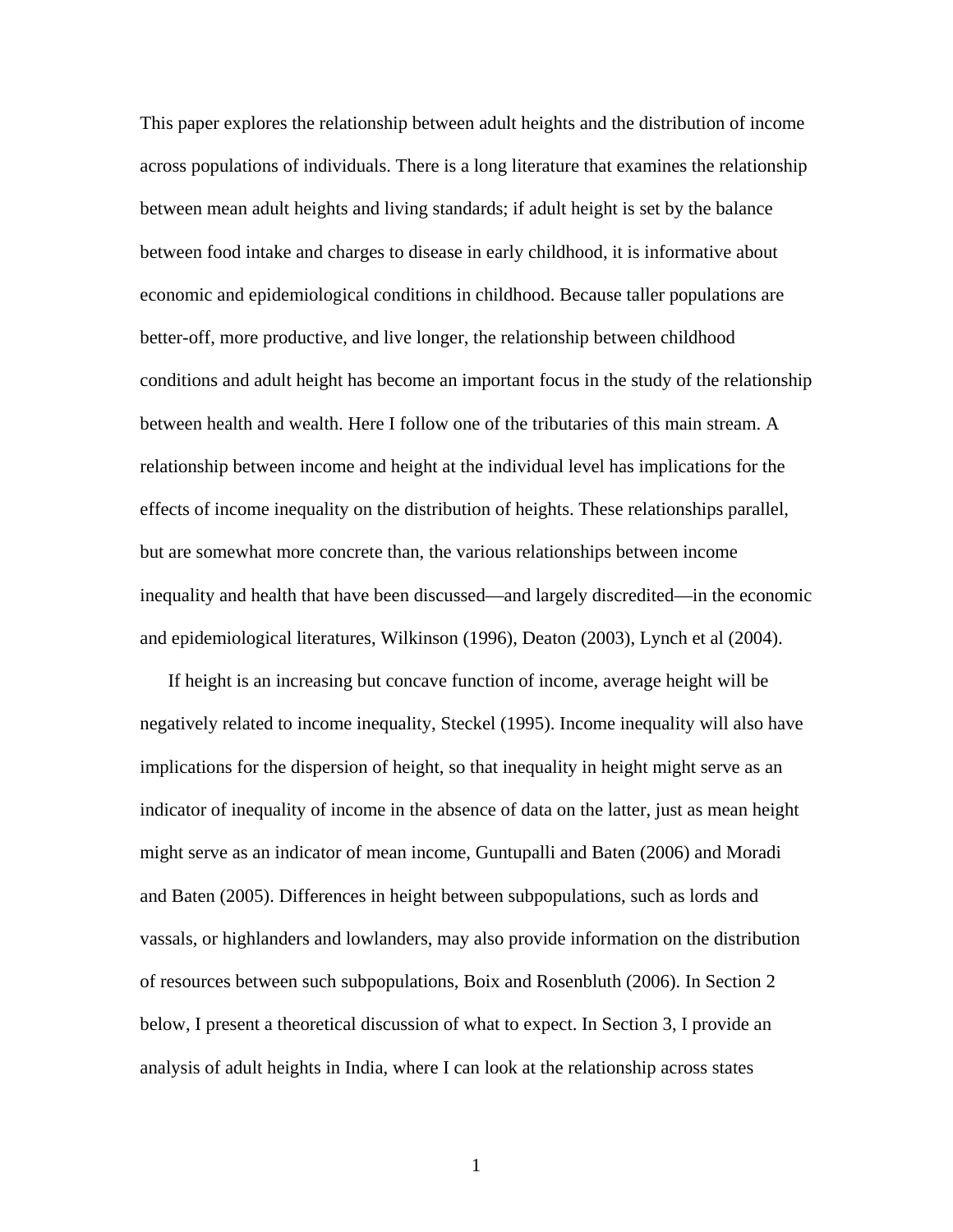between (a) mean heights and expenditure inequality, (b) inequality in height and expenditure inequality, (c) men's and women's heights. The difference in heights between men and women is of considerable importance in its own right. India has one of the highest rates of child malnutrition in the world with around 55 percent of young children stunted. A leading explanation for this is health discrimination against women, Ramalingaswami et al (1996). If discrimination starts in early childhood, and since all evidence suggests that there are regional differences in the treatment of women, there should be clear traces in spatial patterns of relative heights between men and women.

### **I. Income inequality and the distribution of heights**

Suppose that each person's adult height is an increasing and concave function of income. Then mean population height will depend, not only on mean income, but on the distribution of income, Steckel (1995). For example, if the underlying individual relationship is quadratic, mean height will be a positive function of mean income and a negative function of the variance of income. This proposition depends only on the existence of a concave relationship between height and income, albeit between *adult* height and *childhood* income. It does not require that income be the only determinant of height and it is indeed consistent with an account in which the epidemiological environment in childhood is the dominant factor.

 A relationship between inequality in income and inequality in heights is relatively easy to establish in the case of two groups, for example men and women, or boys and girls. This is parallel to the historical case, where groups born in better times were taller as adults, though as always the effects may be overridden by variations in disease. To the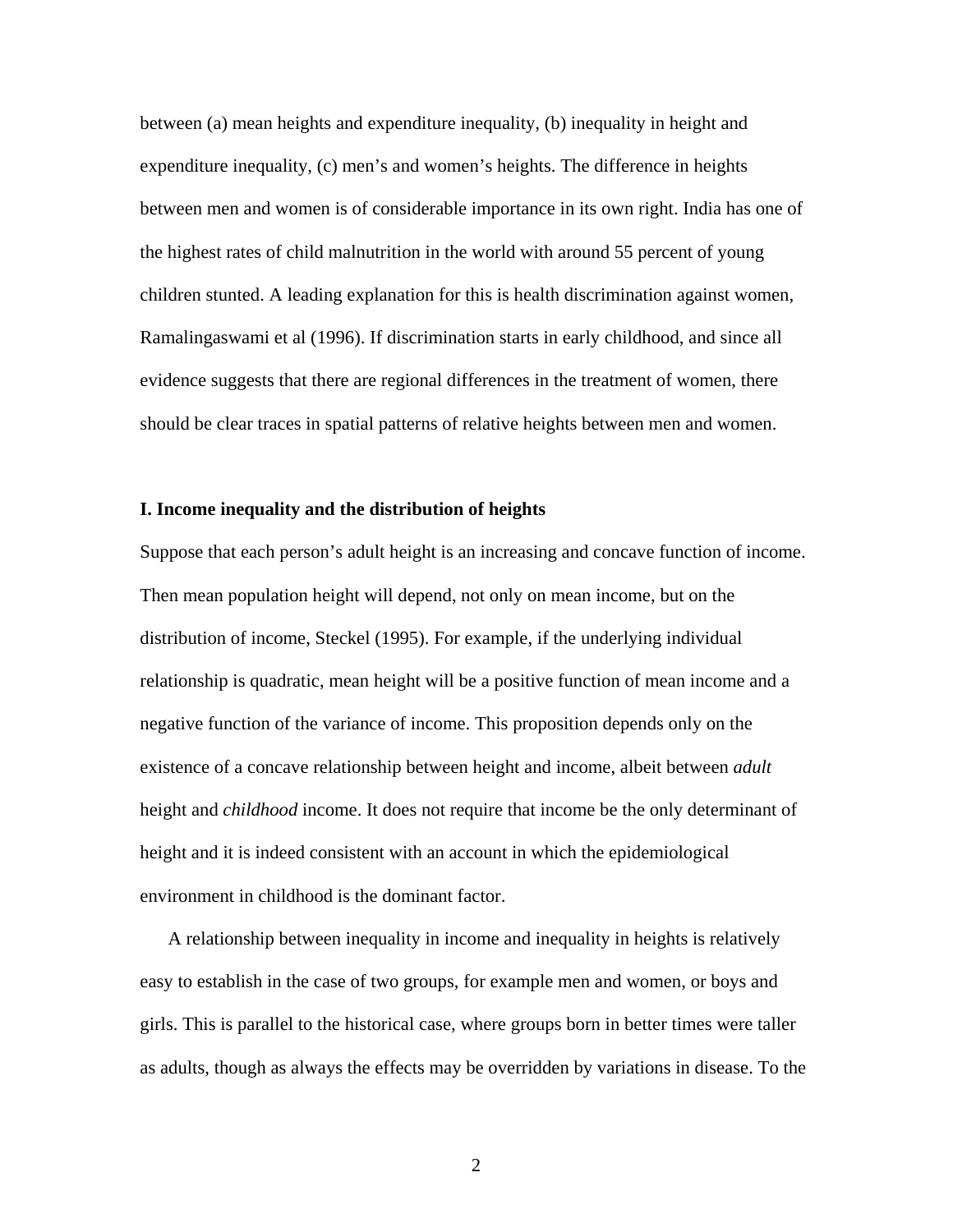extent that boys and girls of the same cohort experience the same epidemiological environment, variations in the differences in adult height of men and women will reflect nutritional differences or differences in access to healthcare in their childhood. There is also a biological theory of sexual dimorphism, according to which males of a species become larger in response to the need to compete with other males for females so that, for example, males are relatively larger in species that are relatively more polygamous. In the Indian context, this suggests the hypothesis that males will be relatively taller in places where the ratio of females to males is lowest and where more women are "missing." Such an effect would reinforce the effects of nutritional or health discrimination against women; men are larger in order to compete with other men for the relatively small pool of women, which itself comes about because of the nutritional and health advantage of boys over girls.

 The relationship between income inequality—as in standard measures such as the gini coefficient—and inequality of heights is harder to establish with any generality. The argument in the literature is an intuitive one that parallels the argument about groups—if height indicates income, then inequality in income should show up in inequality in heights—but this will not hold in general. If height is a concave increasing function of income, second-order stochastic dominance in the distributions of income will be inherited by the distribution of heights. But when we compare the inequality of distributions, we look at distributions scaled by their means and use Lorenz dominance, not second-order stochastic dominance, and Lorenz dominance will typically not be passed from the income to the height distribution. Taking again the example where height is a quadratic function of income, the variance of heights depends on the second, third,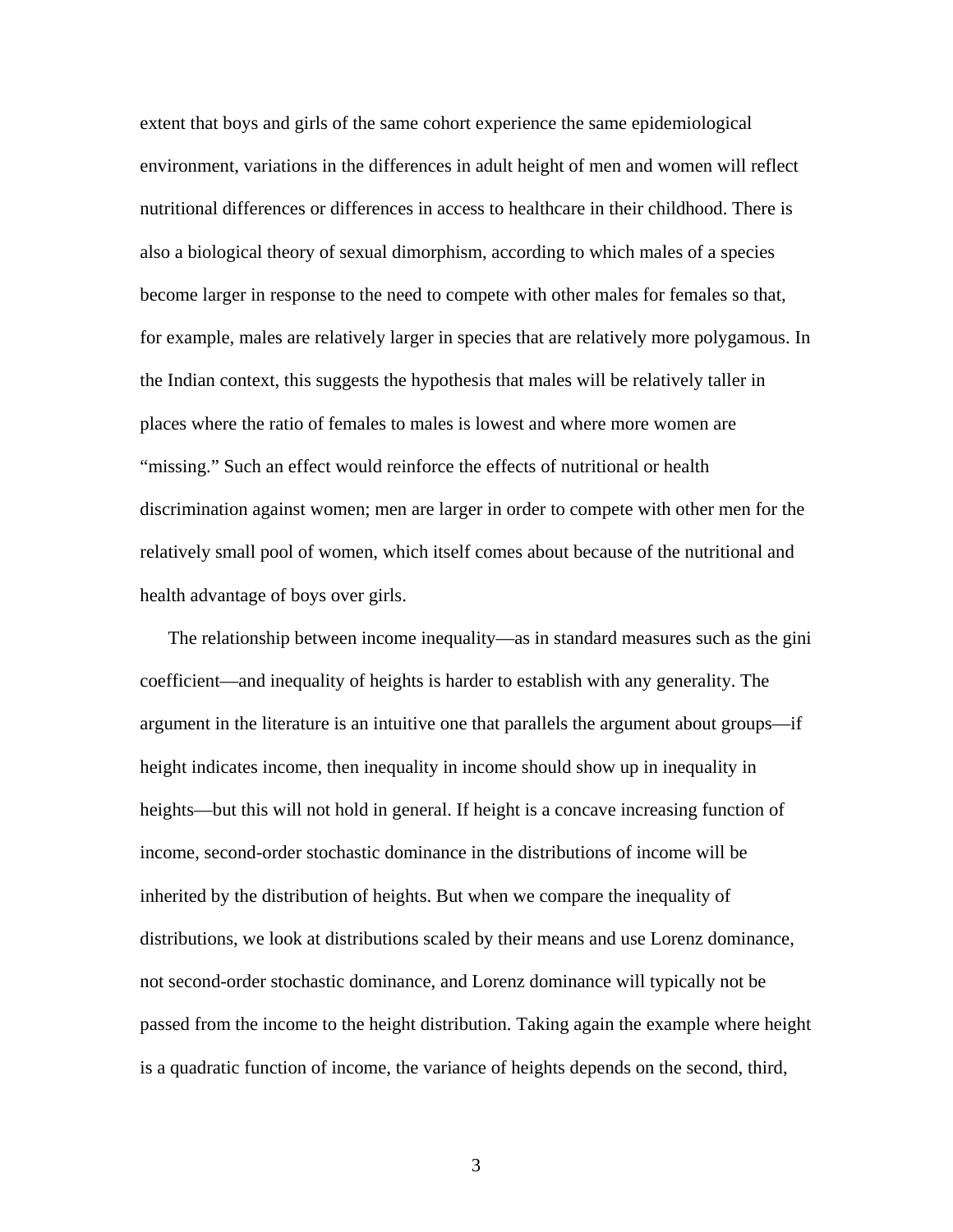and fourth moments of the income distribution, and if we measure inequality independently of the mean by using the coefficient of variation—as we would do for incomes—we obtain an expression that depends on the first four moments of income and so is not a function of any standard measure of income inequality. And even this takes no account of distribution of other components of adult heights, most obviously genetic effects, and their possible covariance with income.

 However, there are special cases that yield relatively simple results. For example, if the logarithm of height is a linear function of the logarithm of income, so that

(1) 
$$
\ln h_i = \alpha + \beta \ln y_i + \varepsilon_i
$$

for height *h* of individual *i*, with income  $y_i$  and other factors  $\varepsilon_i$  including genetics, as well as idiosyncratic childhood disease. Under the (strong) assumption that these other factors are distributed independently of the logarithm of income, we

(2) 
$$
\text{var}(\ln h) = \sigma_{\varepsilon}^2 + \beta^2 \text{var}(\ln y)
$$

so that the two inequality measures are linearly related across populations, at least provided that the genetic and other variation is constant. But this result is clearly fragile. For example, if in (1) we replace the logarithm of height by its level, the variance of height will have the form (2), and the mean-independent coefficient of variation will depend on the mean of log *y* as well as on its variance,

(3) 
$$
\frac{s.d.(h)}{\overline{h}} = \frac{\sqrt{\sigma_{\varepsilon}^2 + \beta^2 \operatorname{var}(\ln y)}}{\alpha + \beta \mu}
$$

where  $\mu$  is the mean of log *y*. In general, we should expect inequality in heights to depend on several moments of the distribution of log *y*, not just the variance.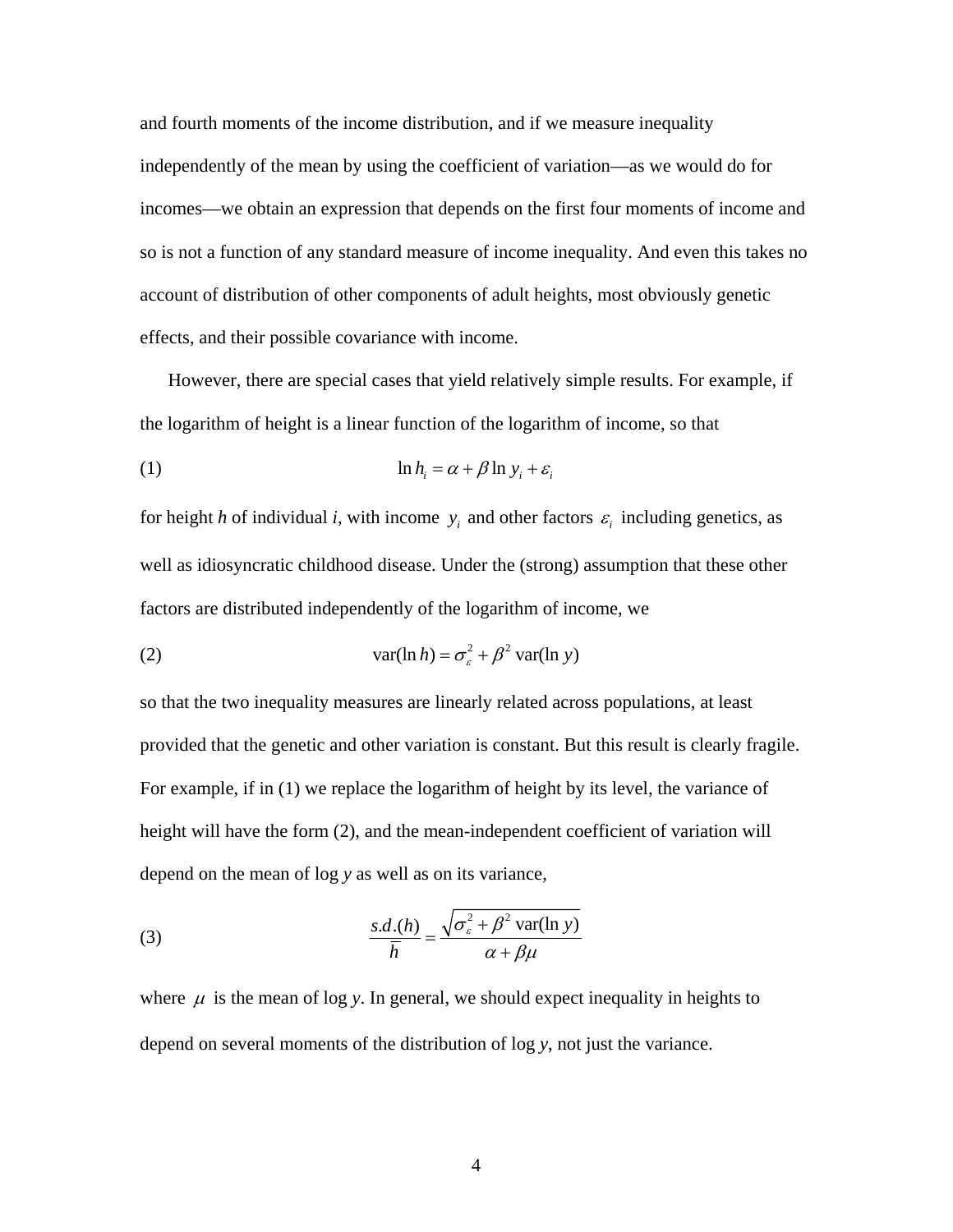#### **II. Height, gender, and inequality in India**

My data come from the third round of India's *National Family Health Survey*, (NFHS) conducted in 2005–2006 throughout the country. The NFHS is India's version of the Demographic and Health Survey, and like other surveys in that series, has been progressively adding anthropometric data. The 2005–2006 survey is the first to collect data on men's as well as women's heights; these are directly measured by the enumerators, not self-reported. I merge the NFHS data at the state level with data from the National Sample Survey, which collects extensive household expenditure data. (Merging at finer disaggregation than the state level is impossible because there are no district identifiers in the NFHS data, as a result of the human subjects protocols associated with the measurement of HIV prevalence in that survey; and the restriction to the state level is one of the main weaknesses of my analysis.) The 1983 round of the NSS, which sampled 115,529 households, is my main source because it is the oldest survey currently available, and because we would ideally like to match individual heights to living conditions in their year of birth; this is not possible, and using the 1983 survey is as close as I can get. I also use the 2004–2005 NSS, which sampled 124,560 households, to document living conditions at the time of the NFHS survey. Although living conditions in 2004–2005 played no role in setting contemporaneous adult heights, there is a possible reverse causality from heights to living standards, and there is a good deal of persistence in living standards over time. For the 34 states for which I have observations, the interstate correlation between the average of the logarithms of per capita total household expenditure (PCE) in 2004–2005 and 1983 is 0.89, while for the standard deviation of the logarithm of PCE , the correlation is 0.57. There are three new states, Chhattisgarh,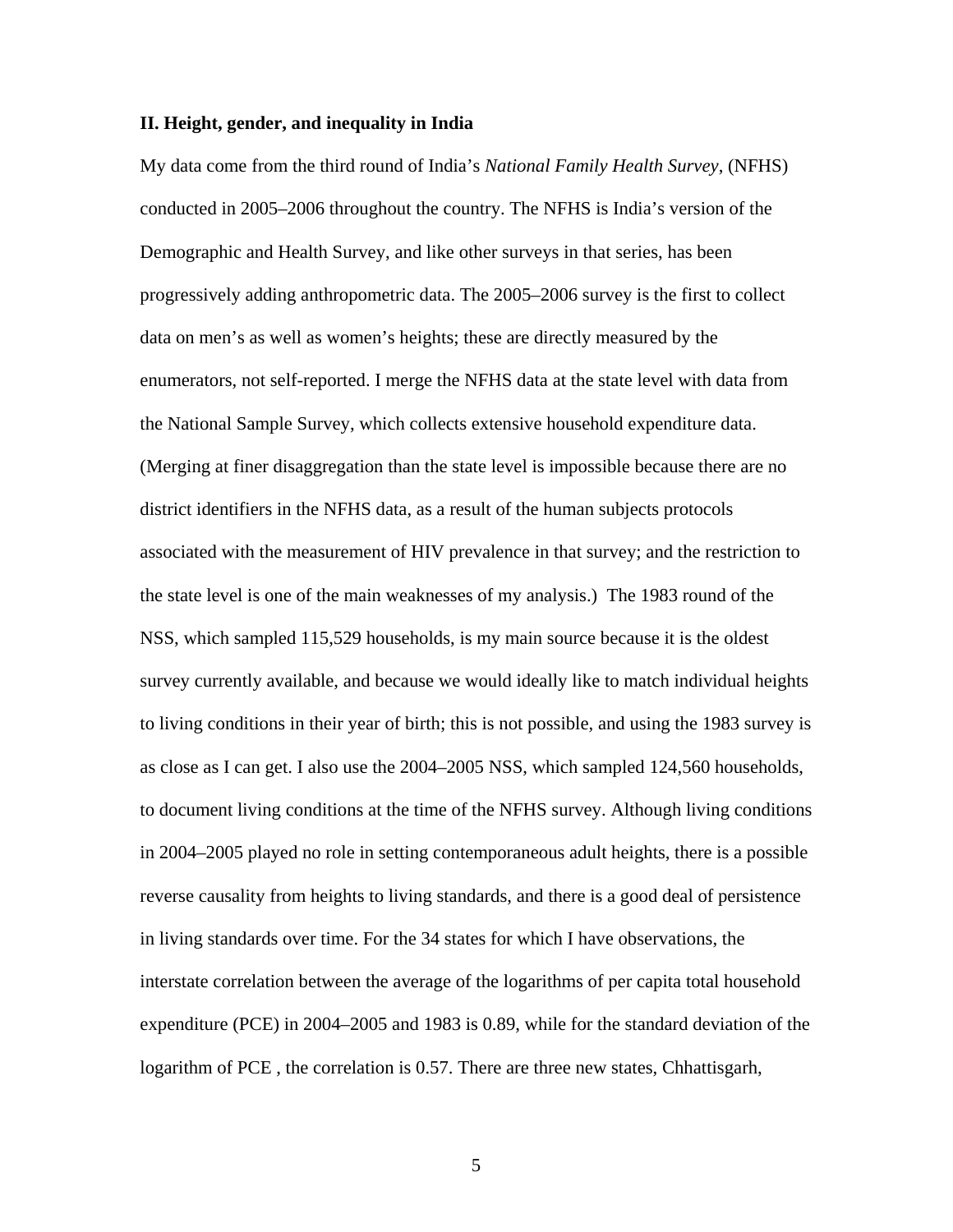Jharkhand, and Uttaranchal, that appear in the NFHS and in the 2004–2005 data from the NSS but did not exist in 1983; in order to maximize the number of observations, I "created" them in the 1983 data from the appropriate regions of the parent states.

 An immediate issue with the measurement of heights is to account for the relationship between height and age. In India, as in historical data from Europe, people attain their adult height only in their twenties, several years later than in contemporary rich countries. Figure 1 shows the relationship between mean height and age for men and women in India in 2004–2005; the two scales differ only by a shift of 10 cm, so that the slopes of the two curves are in the same units. The sharp rise on the left to a peak shows that people reach adult height in the early 20s. The mean difference between men and women between ages 20 and 54 is 12.5 cm, a little less than the 14.2 cm difference in measured heights in the U.S. for men and women 20 or older, but the extent of sexual dimorphism in heights, defined here as the difference in mean heights divided by the average of mean heights, is 8.1 percent, as opposed to 8.4 percent in the U.S., much closer than the average heights themselves (176.5 and 162.2 cm in the U.S.)

 After the mid-20s, heights decline with age, which is typically interpreted as a cohort effect, that later born people, who in a growing economy experience better nutritional and epidemiological environments in childhood, and perhaps even better health care, are taller. However, it is also possible that there is some shrinkage with age, though this is thought to be unimportant prior to age 50. There may also be height-selective mortality, with shorter people more likely to die as adults than taller people. Yet mortality rates among young adults are low, especially among men, who show the sharpest decline with age. On the most likely interpretation, then, that of cohort effects, Figure 1 shows that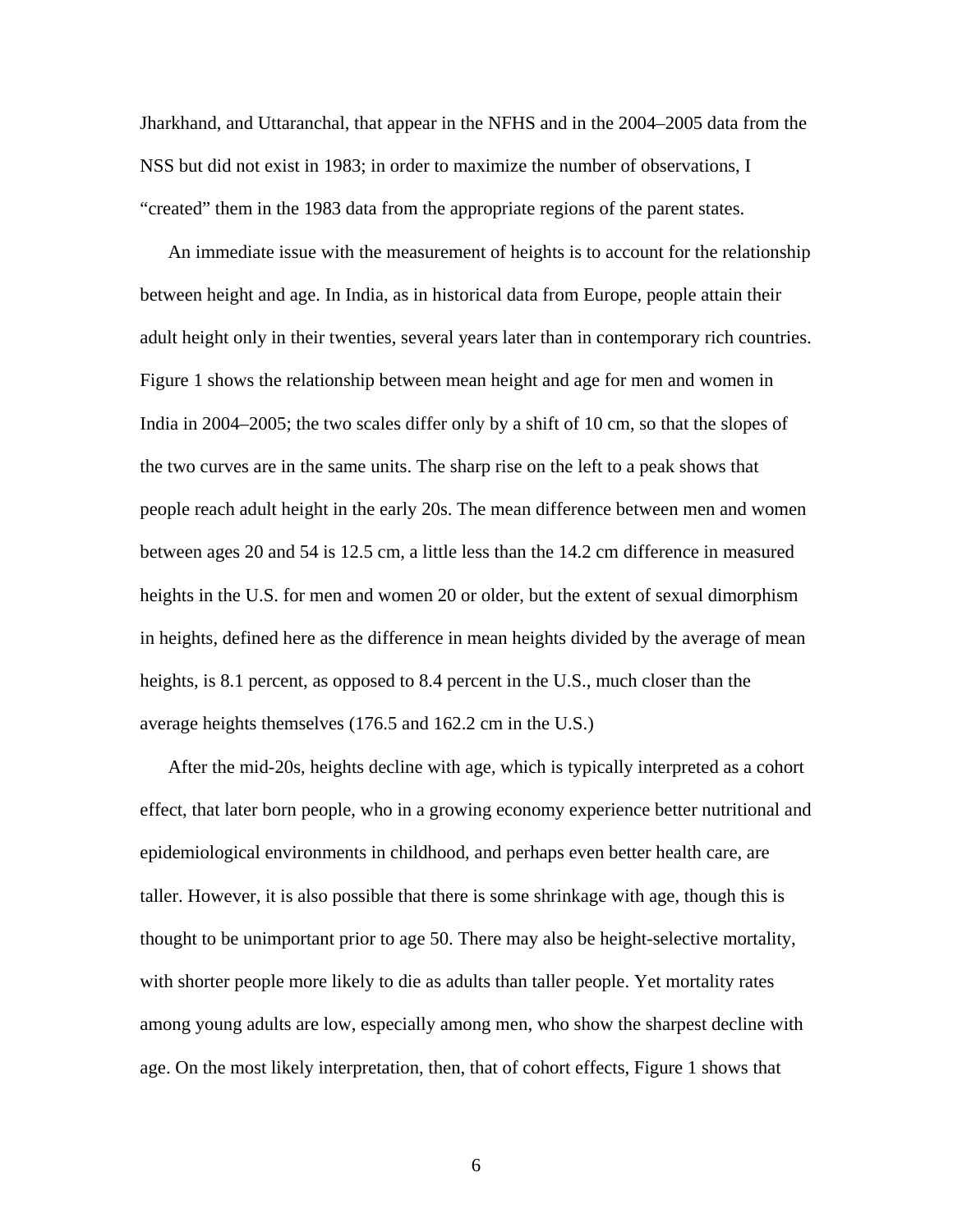Indians—who are among the shortest people in the world, Deaton (2007)—are getting taller, but that Indian men are doing so at more than three times the rate of Indian women. (The two dotted lines are regressions of height on age for people aged 20 or more.) Sexual dimorphism in height has increased from 7.8 percent in the cohort born between 1960 and 1965 to 8.2 percent in the cohort born between 1975 and 1980. I do not know how to explain this change other than through differential access to whatever improvements there have been in health or food or both.

 If discrimination against girls or women is one of the causes of sexual dimorphism in heights in India, or of its increase over time, sexual dimorphism should also be related to other measures of sex discrimination. The differential trend in adult heights is consistent in direction with the century long decline in the female to male ratio (FMR) in India, from 0.97 in 1901 to 0.93 in 2001, see Mari Bhat (2002, Figure 6) and Drèze and Sen (2002, Chapter 7). Since 1951, this decline in the FMR has been mainly driven by a decline in the FMR at ages 0–14, at least some of which has come from a decline in the FMR at birth. However, it may also reflect (different sources are inconsistent) a decrease in the survival rate of girls relative to boys against a background of increasing survival rates for both. If so, the general improvement in morbidity in early childhood may be larger for boys than for girls, leading to differential trends in adult heights, in much the same way as temporal and spatial variations in post-neonatal mortality in Europe after 1950 led to inverse patterns of adult height, Bozzoli, Deaton, and Quintana-Domeque (2007).

 We can also make interstate comparisons of sexual dimorphism in height to the ratio of males to females in the population which I measure here in a comparable way to the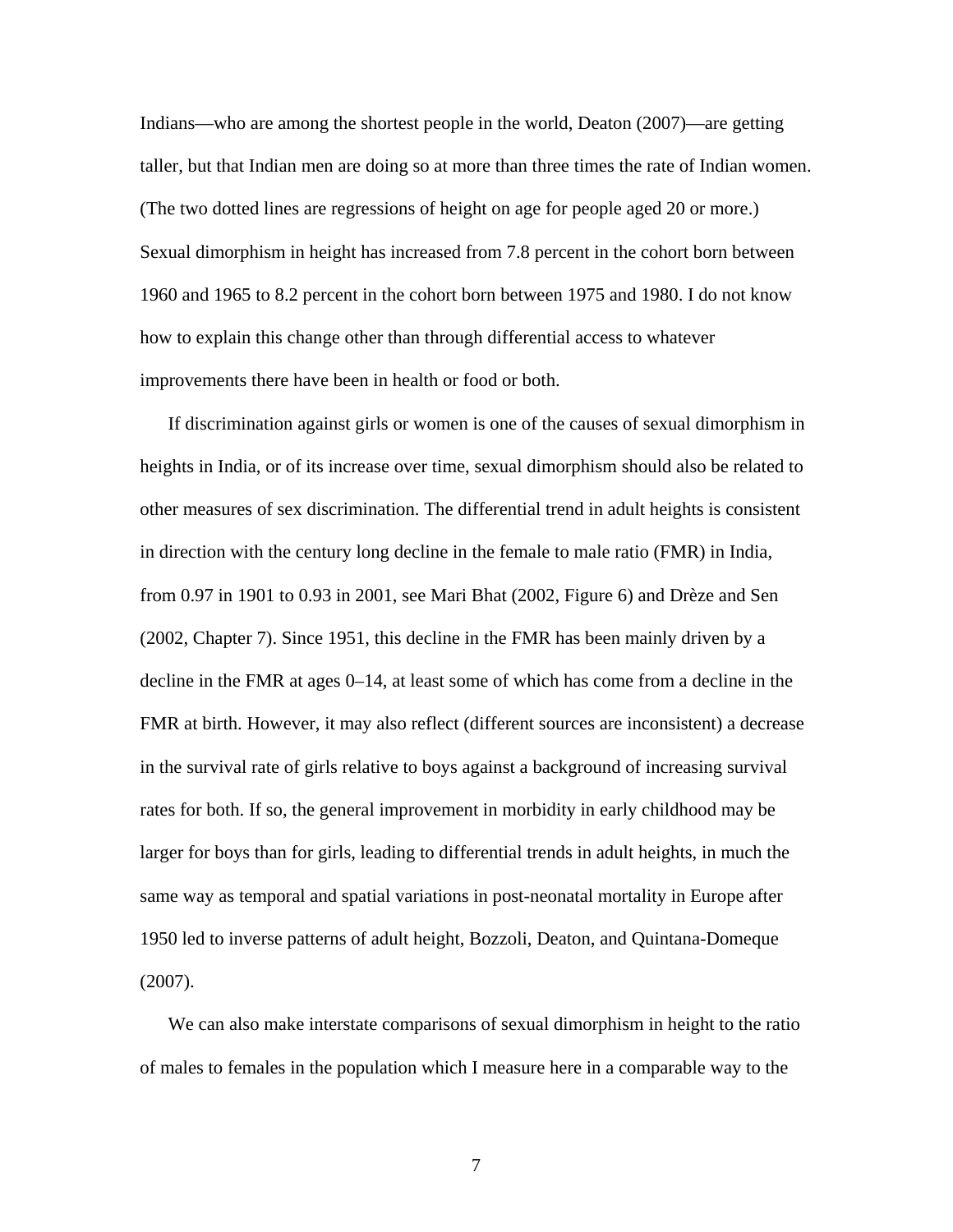height dimorphism, as the difference between the population of males and females as a percentage of their average. Note that this measure could also be motivated by the biological literature that links sexual dimorphism in size to the competition by males for mates. Figure 2 presents a mixed but suggestive picture. The correlation over the 29 states is –0.065. However, this gives the same weight to all states and the figure shows that much depends on the five very small north-eastern states, Sikkim, Meghalaya, Nagaland, Mizoram, and Arunachal Pradesh, where sexual dimorphism is low. If the correlation is calculated weighted by state populations, it rises to 0.33, and if Delhi is excluded on the grounds that the high ratio of men to women has more to do with migration than discrimination, the correlation is 0.44. Of course, by this point we are resting on a small number of states, which is the best that can currently be done given the lack of finer geographical disaggregation in the NFHS3.

 Table 1 shows the populations, age-adjusted heights, and decadal rate of change of heights by sex and state. The age-adjustment is carried out by running a regression for each sex in each state of height on age minus 20 using those aged 20 to 45. The intercepts of these regressions, predicted height at age 20, are the age-adjusted heights, and the slopes—with the sign changed and multiplied by ten—are the decadal increases in height. The estimated standard error of the regression is used as an age and trend-adjusted measure of the dispersion of heights.

 In most states, both men (23 states) and women (19 states) have grown taller over time, and men have grown more than have women (24 states). Men's and women's heights are correlated across states, 0.86 unweighted and 0.90 population weighted, as is the growth of heights, 0.55 unweighted and 0.70 weighted. Regressions of the rate of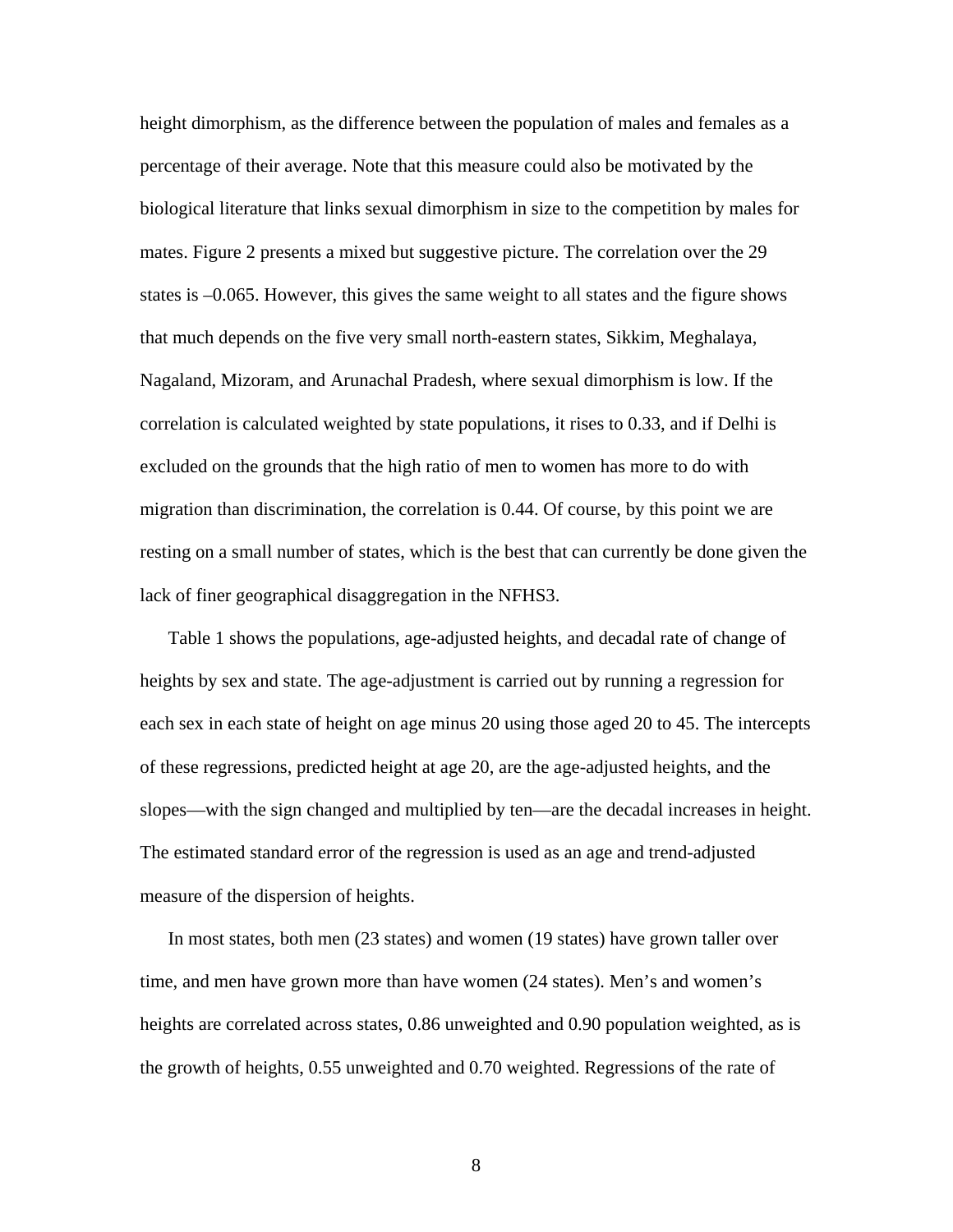change of men's and women's heights on the change in the logarithm of PCE from 1983 to 2004–2005 have coefficients of 0.233 (*t* = 3.6) for men and 0.222 (*t* = 4.1); the differential rate of growth is uncorrelated with the growth of PCE. These results appear to suggest that some catch up growth is possible—contrary to much of the literature—or they may reflect long-run persistence in economic growth of Indian states.

 Table 2 turns to the relationship between the distribution of heights an the distribution of per capita expenditure. It shows cross-state population-weighted regressions of (adjusted) height and its (adjusted) standard deviation on the state averages and standard deviations of the logarithm of total household per capita expenditure (lnpce) from the NSS for 1983. The regressions on heights at age 20 show a consistent positive effect of lnpce on heights, somewhat larger for women than men, but statistically significant in both cases. However, the effect of inequality in lnpce has the opposite sign from that predicted by a concave relationship between height and income; conditional on the level of living, more unequal places have taller men and women, though the estimated effects are barely significant. (The regressions on unadjusted height are very similar, so the ageadjustment is not very important in these regressions.)

 The regressions in the last two columns explore the possibility of using dispersion in adult heights as a measure of income—here expenditure—inequality. I include the mean of lnpce as well as its dispersion because, as discussed in Section 2, inequality of heights may depend on both the mean and dispersion of expenditure, depending on the functional form linking heights and expenditures. Once again, the results are quite mixed. For men, neither lnpce nor its standard deviation predicts the standard deviation of heights. For women, both do so, though it is hard to take much encouragement from this last result in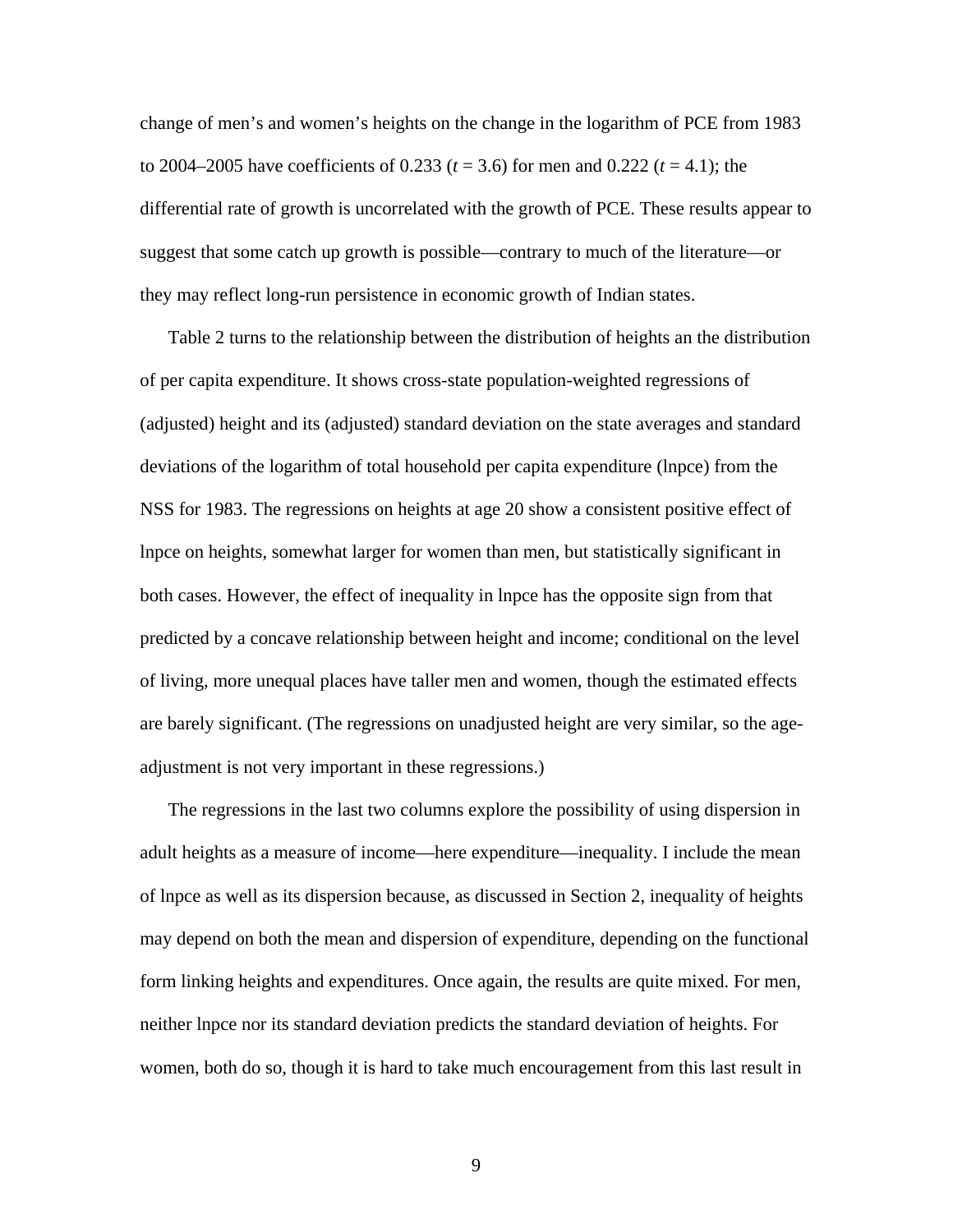the absence of a parallel result for men, and in the absence of any theoretical reason why inequality in women's height should indicate income inequality, while inequality in men's heights do not. We are almost certainly looking at some other phenomenon here, though at this stage it is unclear what it might be. Indeed, even the link between mean height and income is far from established, see particularly the analysis of global heights and income in Deaton (2007), where there is no relationship between mean height of women and GDP in the year of birth across poor countries in Asia, Africa, and Latin America.

## **References**

- Boix, Carles and Frances Rosenbluth, 2006, "Bones of contention: the political economy of height inequality," University of Chicago, processed.
- Bozzoli, Carlos, Angus Deaton, and Climent Quintana-Domeque, 2007, "Child mortality, income, and adult height," NBER Working Paper No. 12966, March.
- Deaton, Angus, 2003, "Health, inequality, and economic development," *Journal of Economic Literature*, 41, 113–158.
- Deaton, Angus, 2007, "Height, health, and development," *Proceedings of the National Academies of Science*, 104(33), 13232–13237.
- Drèze, Jean and Amartya Sen, 2002, *India: Development and participation*," New Delhi. Oxford University Press.
- Guntupalli, Aravinda Meera, and Joerg Baten, 2006, "The development and inequality of heights in North, West, and East India 1915–1944*, Explorations in Economic History*, 43, 578–608.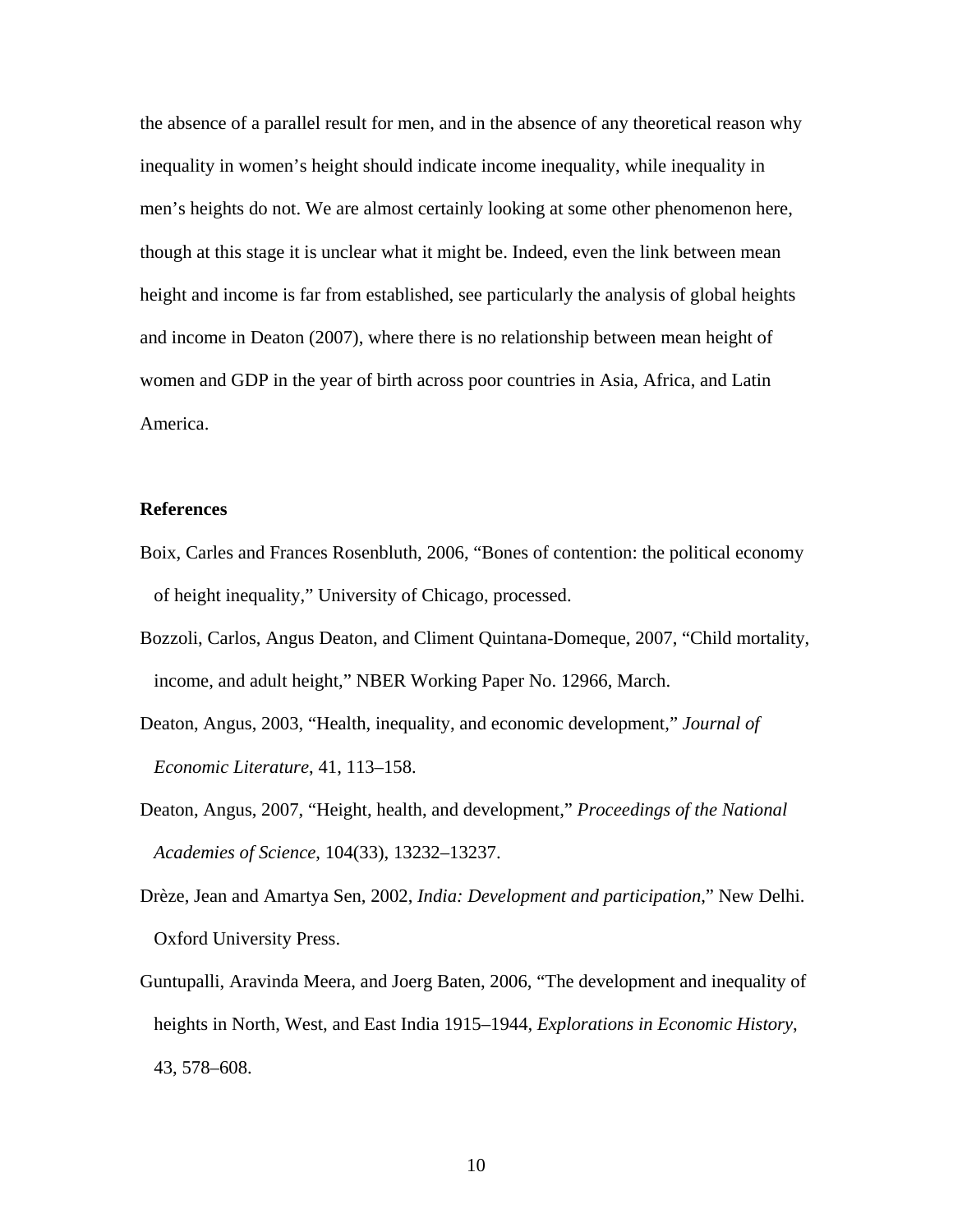- Lynch, John, George Davey Smith, Sam Harper, Marianne Hillemeier, Nancy Ross, George A. Kaplan, and Michael Wolfson, 2004, "Is income inequality a determinant of population health? Part 1. A Systematic Review," *The Milbank Quarterly*, 82, 5–99.
- Lynch, John, George Davey Smith, Sam Harper, and Marianne Hillemeier, 2004, "Is income inequality a determinant of population health? Part 2. U.S. national and regional trends in income inequality and age- and cause-specific mortality," *The Milbank Quarterly*, 82, 355–400.
- Mari Bhat, P. N., 2002, "On the trail of 'missing' Indian females I: search for clues," *Economic and Political Weekly*, December 21, 5105–5118.
- Moradi, Alexander, and Joerg Baten, 2005, "Inequality in Sub-Saharan Africa: new data and new insights from anthropometric estimates," *World Development*, 33, 1233–1265.
- Ramalingaswami, Vulimiri, Urban Jonsson, and Jon Rohde, 1996, "Commentary: the Asian enigma," in *The progress of nations 1996*, Geneva. UNICEF.
- Steckel, Richard, 1995, "Stature and the standard of living," *Journal of Economic Literature*, 33, 1903–1940.
- Wilkinson, Richard G., 1996, *Unhealthy societies: the afflictions of inequality*, London. Routledge.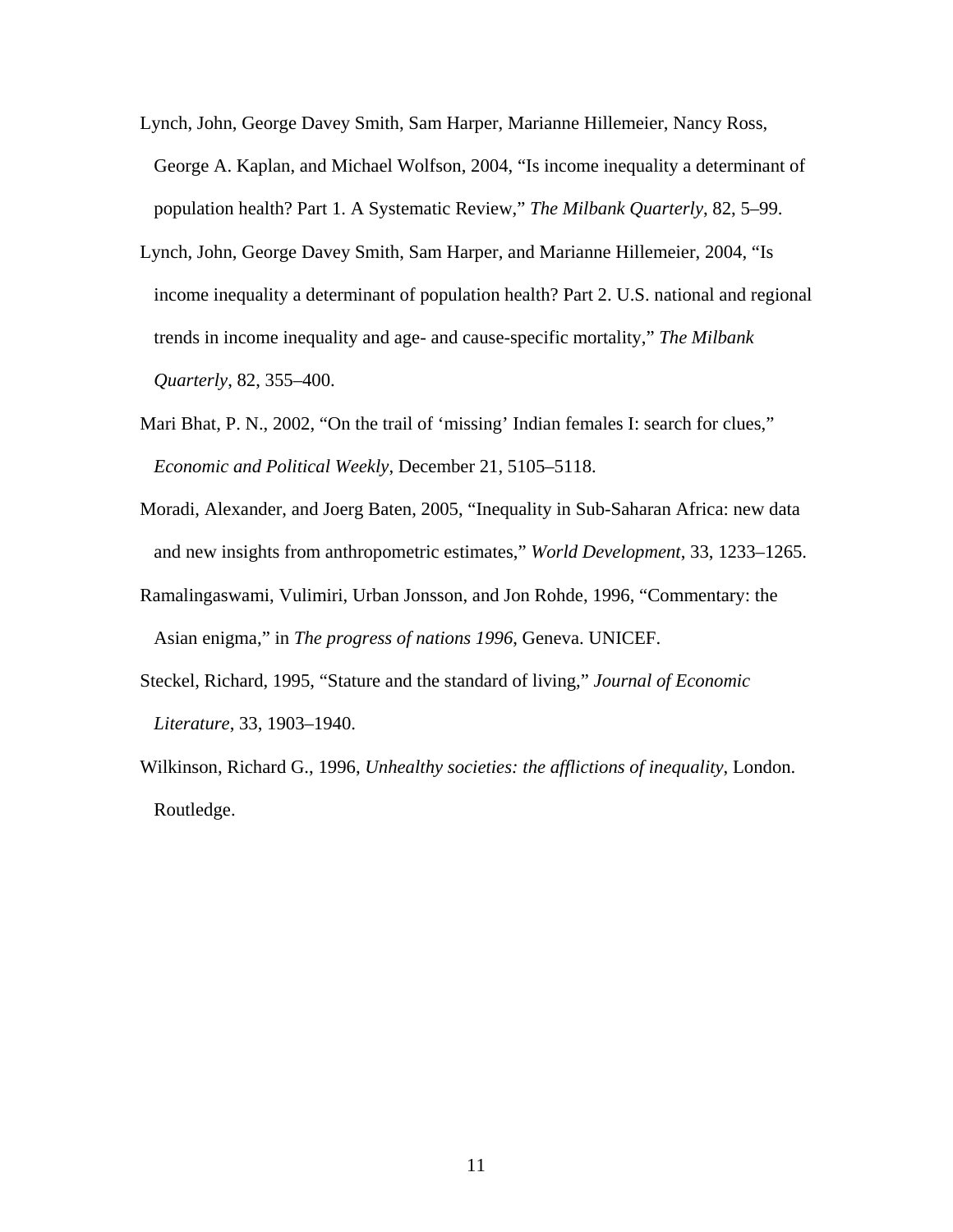|                      | Population          | Height at 20 (cm) |       | Cm increase per decade |         |
|----------------------|---------------------|-------------------|-------|------------------------|---------|
|                      | (millions,<br>2001) | Men               | Women | Men                    | Women   |
| Jammu & Kashmir      | 10.14               | 168.3             | 154.9 | 1.09                   | 0.38    |
| Himachal Pradesh     | 6.09                | 167.1             | 153.9 | 1.31                   | 0.18    |
| Punjab               | 24.36               | 168.6             | 154.6 | $-0.04$                | $-0.04$ |
| Uttaranchal          | 8.49                | 165.4             | 153.1 | 0.41                   | 0.35    |
| Haryana              | 21.14               | 168.1             | 154.8 | $-0.04$                | $-0.10$ |
| Delhi                | 13.85               | 165.8             | 153.6 | $-0.05$                | $-0.37$ |
| Rajasthan            | 56.51               | 167.5             | 154.6 | 0.25                   | 0.02    |
| <b>Uttar Pradesh</b> | 166.20              | 164.6             | 150.7 | 0.33                   | $-0.04$ |
| <b>Bihar</b>         | 83.00               | 163.8             | 150.4 | 0.40                   | $-0.17$ |
| Sikkim               | 0.54                | 160.7             | 151.7 | 0.74                   | 0.45    |
| Arunachal Pradesh    | 1.10                | 160.5             | 151.0 | $-1.06$                | 0.06    |
| Nagaland             | 1.99                | 163.1             | 152.5 | 0.10                   | $-0.22$ |
| Manipur              | 2.29                | 163.5             | 152.3 | 0.18                   | 0.31    |
| Mizoram              | 0.89                | 163.3             | 152.0 | 0.77                   | 0.24    |
| Tripura              | 3.20                | 161.6             | 150.2 | $-0.09$                | 0.28    |
| Meghalaya            | 2.32                | 157.2             | 149.1 | $-0.57$                | $-0.19$ |
| Assam                | 26.66               | 163.6             | 150.6 | 0.42                   | 0.01    |
| West Bengal          | 80.20               | 164.6             | 151.1 | 1.13                   | 0.19    |
| Jharkhand            | 26.95               | 162.7             | 150.2 | 0.18                   | 0.12    |
| Orissa               | 36.80               | 163.0             | 151.0 | 0.15                   | $-0.04$ |
| Chhattisgarh         | 20.83               | 163.9             | 151.8 | 0.37                   | 0.30    |
| Madhya Pradesh       | 60.35               | 165.7             | 152.5 | 0.01                   | $-0.08$ |
| Gujarat              | 50.67               | 166.3             | 152.9 | 0.48                   | 0.29    |
| Maharashtra          | 96.88               | 166.1             | 152.5 | 0.79                   | 0.49    |
| Andhra Pradesh       | 76.21               | 165.0             | 152.3 | 0.64                   | 0.58    |
| Karnataka            | 52.85               | 166.0             | 152.7 | 0.60                   | 0.07    |
| Goa                  | 1.35                | 166.2             | 152.4 | 1.07                   | $-0.05$ |
| Kerala               | 31.84               | 168.3             | 154.6 | 1.29                   | 1.16    |
| <b>Tamil Nadu</b>    | 62.41               | 165.8             | 153.4 | 0.84                   | 0.66    |

# **Table 1: Indian heights and growth in heights, by state and sex**

Notes: Population from Census of India 2001,

http://www.censusindia.gov.in/Census\_Data\_2001/Census\_data\_finder/A\_Series/Total\_population.htm accessed December 22<sup>nd</sup>, 2007. Other columns from author's calculations using NFHS3 of 2005–2006. Using data on men and women aged 20 to 45 (inclusive), regressions were run of height on age by state and sex. Height at 20 is predicted height at age 20 and the increases are (minus) ten times the coefficient on age.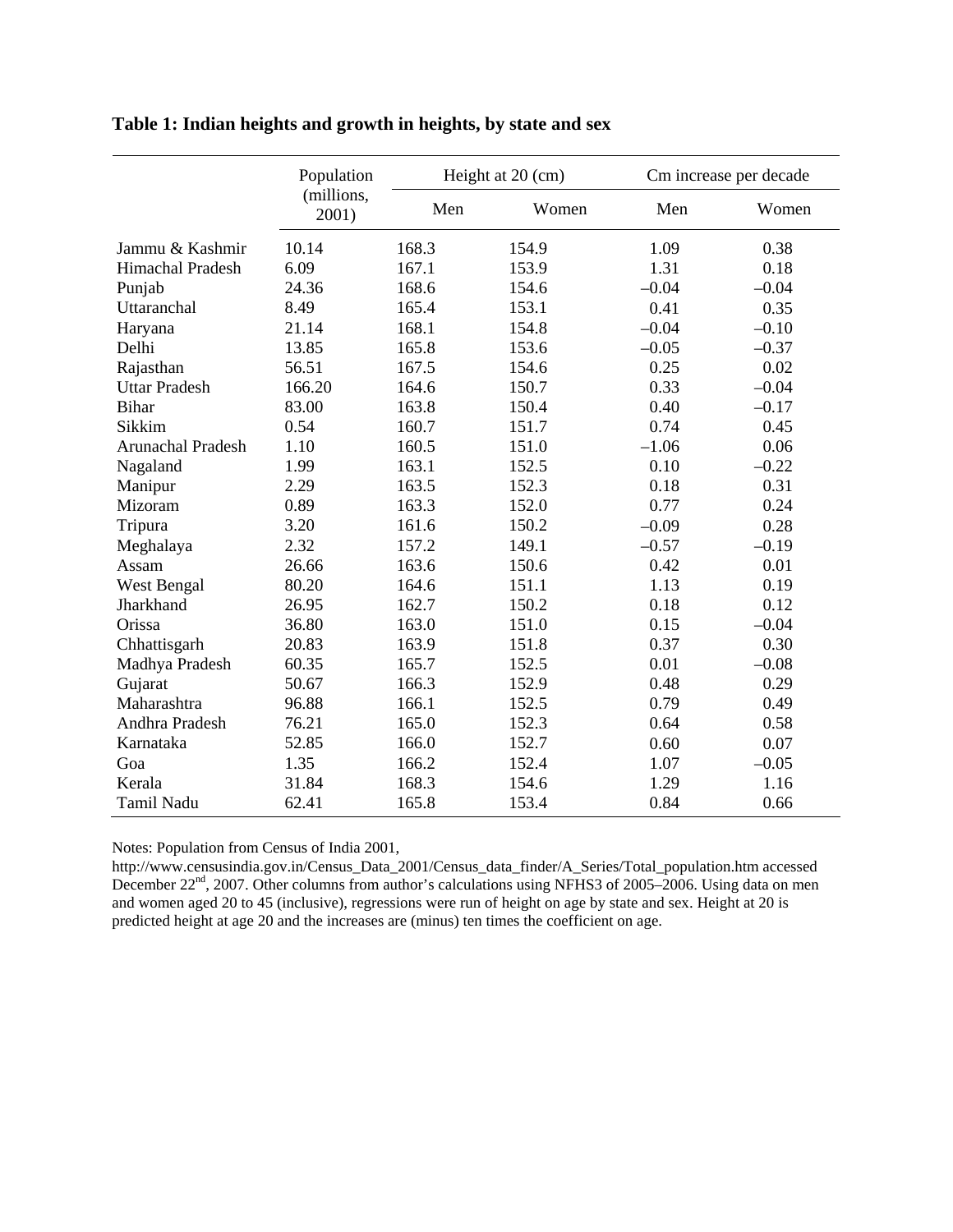|                                   | Height at 20 (cm) |               | Adjusted s.d. of height |               |  |
|-----------------------------------|-------------------|---------------|-------------------------|---------------|--|
|                                   | Men               | Women         | Men                     | Women         |  |
| In pce in $1983$<br>$(t$ -value)  | 5.34<br>(3.4)     | 5.85<br>(4.6) | 0.36<br>(1.5)           | 0.85<br>(3.6) |  |
| sd ln pce in 1983<br>$(t$ -value) | 7.26<br>(1.7)     | 7.65<br>(2.2) | $-0.40$<br>(0.6)        | 1.72<br>(2.7) |  |
| Number of states                  | 29                | 29            | 29                      | 29            |  |

## **Table 2: Means and dispersion in heights**

Notes: based on the same statewise regressions described in Table 1. The first two columns regress the predicted heights at 20 across the 26 states on the state average of the logarithm of household total expenditure per capita (lnpce) and on the state standard deviation of lnpce. The last two columns report the regressions with the same independent variables but with the regression standard error as dependent variable; these choices of adjusted dependent variable are intended to remove the effects of different age structures in different states. All regressions are weighted by total state population.